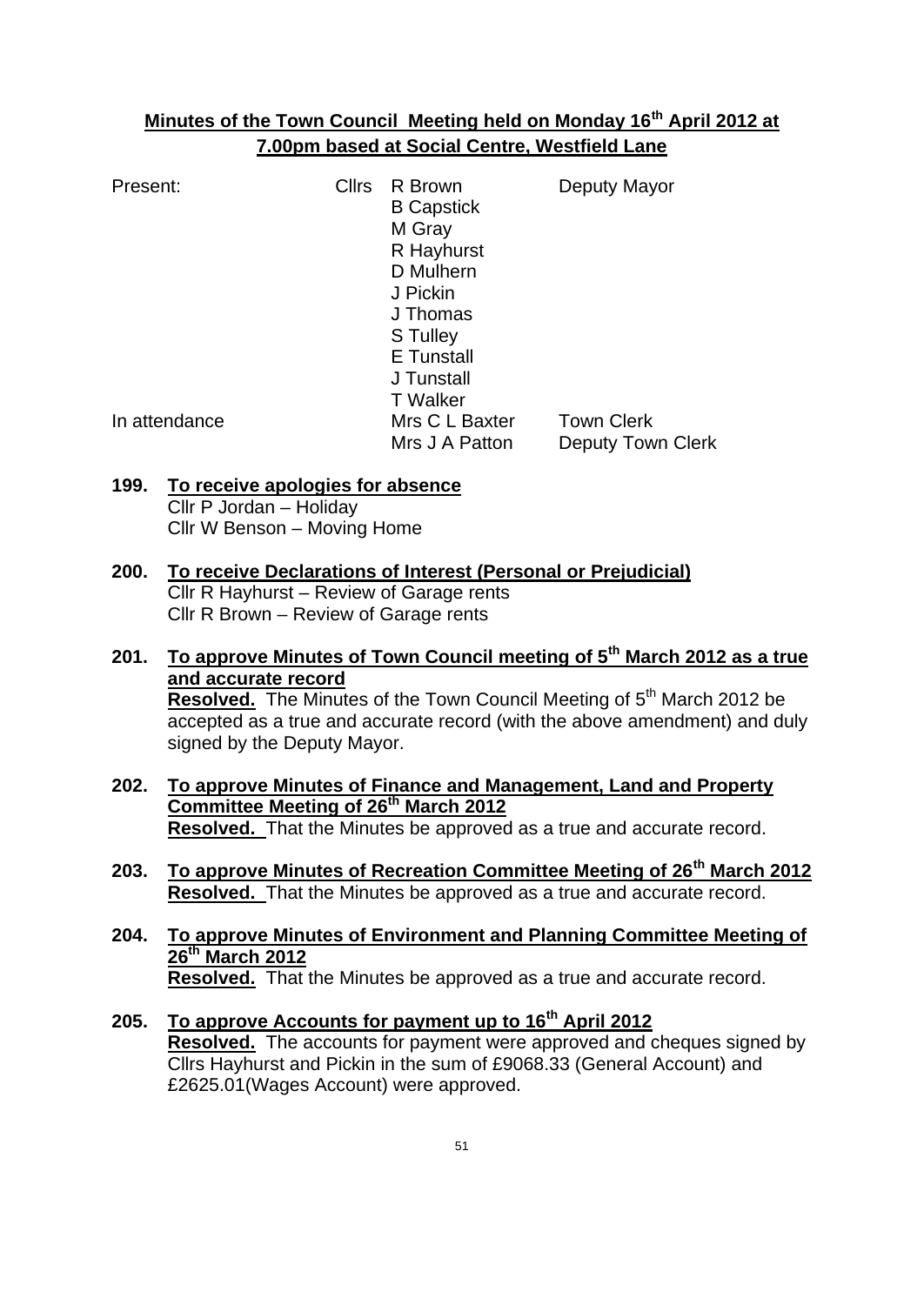#### **206. To approve Receipts and Payments report up to 31st March 2012 Resolved.** Receipts and Payments report be approved as circulated to all members of the Town Council.

#### **207. To submit items of Correspondence (FIO)**

Levi Solicitors LLP – Terms and conditions for Legal appointment Mr P Staff – Request for donation for charity walk – Candle Lighters Russell Group – Progress report – Tractor WMDC – Remittance advice (first half precept) Gary Butcher – Concerns re Station Fields Allotment site SESKU Junior PACT meeting – Invitation to attend WMDC – Frickley Country Park updates POSL – National Planning Policy Framework

#### **208. Future of Weston Hall Community Centre**

**Resolved** The Clerk was instructed to contact Saul Homes for suggestions in relation to the long term future of Weston Hall site. If no interest was expressed the Town Council would contact Abson Blaza to provide a valuation with a view to selling.

#### **209. To approve bookings fees 2012-2013 Resolved** Bookings fees will increase by 20% with immediate effect. The Horse grazing plots will remain at £150.00 per plot.

- **210. To approve purchase of Computer – Deputy Town Clerk Resolved** The Town Council approved the purchase of Computer and set up fee at £477.68.
- **211. Future of Football Plateaus – Frickley Country Park Resolved** The Town Council agreed to accept the management and responsibility of football plateaus as soon as they are fit for purpose.

### **212. To report decision of Westfield Resource Centre**

- Cllr S Tulley reported:
- a) WMDC will transfer the Westfield Resource Centre to South Elmsall Town Council on a 30 year lease at an agreed cost of £100k.
- b) **Resolved** The Town Council agreed the finance report prepared by Ian Deighton (Consultant)
- c) **Resolved** The Town Council agreed to approve the loan sanction with PWLB (literature circulated).
- d) The Town Council has successfully secured a grant to the value of £70k to be used for a heating system upgrade and roof repairs at the Westfield Resource Centre
- e) **Resolved** The Town Council will liaise with WMDC and instruct legal (Levis Solicitiors)